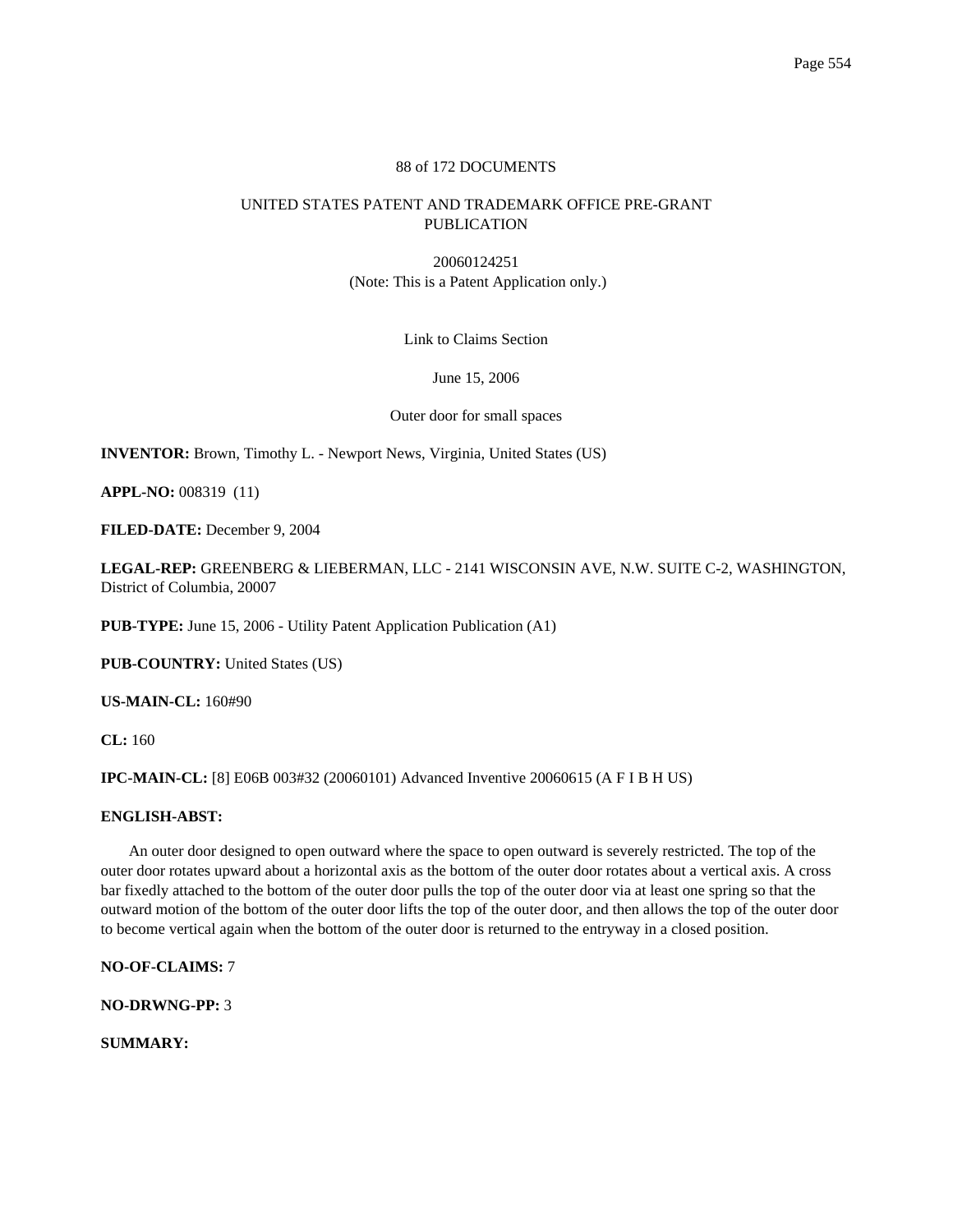#### FIELD OF THE INVENTION

[0001] The present invention is a modified screen or glass door. More specifically, the present invention is a two-piece door having a bottom door that opens normally about a vertical axis, and additionally, having a top door that opens on a different hinge about a horizontal axis.

## BACKGROUND OF THE PRESENT INVENTION

[0002] Screen doors and glass doors are fairly common addition to door that provide entryways into homes. Conventional wisdom teaches that screen doors and glass doors provide better insulation than an entryway door alone, as another door simply provides an extra layer of protection from the outside elements. Moreover, screen doors and glass doors can serve as a window of sorts, as fresh air and light will enter via a screen door or glass door when the entryway door is left ajar.

[0003] Typical entryway doors are mounted to a doorframe so that they swing inward, toward the inside of a structure. Typical screen doors and glass doors, in contrast, are mounted to a doorframe so that they swing outward, away from the inside of structure. In terms of practicality, it makes sense that the user would open the screen door or glass door first, when entering the structure, so would want pull it open for access to the entryway door; that is, opening the entryway door if the glass door or screen door pushed open toward the entryway door would make access to the entryway hard, if not impossible. Further, the threshold of the structure would most likely prevent a screen door or glass door from opening inward toward the entryway door.

[0004] While screen doors and glass doors are desirable, they are impossible to install in areas where the space outside an entryway door is severely limited. For example, an entryway from a garage into a dwelling might well have a lower than normal ceiling to accommodate an above-garage room. In such case, the lower ceiling typically is raised near an entryway, but only enough so that the user can ascend a few steps from the garage to the entryway without hitting the user's head in the ceiling. Yet, while the raised ceiling near an entryway accommodates the user in such fashion, the raised ceiling does not accommodate a screen door or glass door swinging outward from the entryway. In fact, unless the raised ceiling is extended, it is impossible to install a screen door or glass door in the entryway whatsoever. Extending the raised ceiling is undesirable, though, any extension of the raised ceiling will encroach upon the above-garage room.

[0005] Thus, there is a need for an apparatus that facilitates screen door or glass door installation at an entryway from a garage into a dwelling, when the garage has a lower than normal ceiling. Specifically, there is a need for an apparatus that allows a screen door or glass door to swing outward and away from the entryway as would a conventional screen door or glass door, while still not disturbing the lower ceiling in the garage.

[0006] U.S. Pat. No. 4,094,099 issued to Birch on Jun. 13, 1978, shows a screen door assembly for a camper. While Birch's device is a remedy for a screen door opening and closing in tight confines, in is truly meant for a camper. Unlike the present invention, Birch's device does not have a two-section door wherein one of the sections opens out and away from the entryway. Further, unlike the present invention, Birch's device does not have a two-section door wherein one of the sections opens on a vertical axis while the other section opens on a horizontal axis.

[0007] Thus, there exists a need for a screen door or glass door that can open as does a normal screen door or glass door, while at the same time, not interfering with a lower than normal ceiling outside the entryway.

## SUMMARY OF THE INVENTION

[0008] The present invention is a two piece screen door or glass door which operates much like a conventional screen door or glass door. Just as a conventional screen door or glass door will open out from the entryway, so does the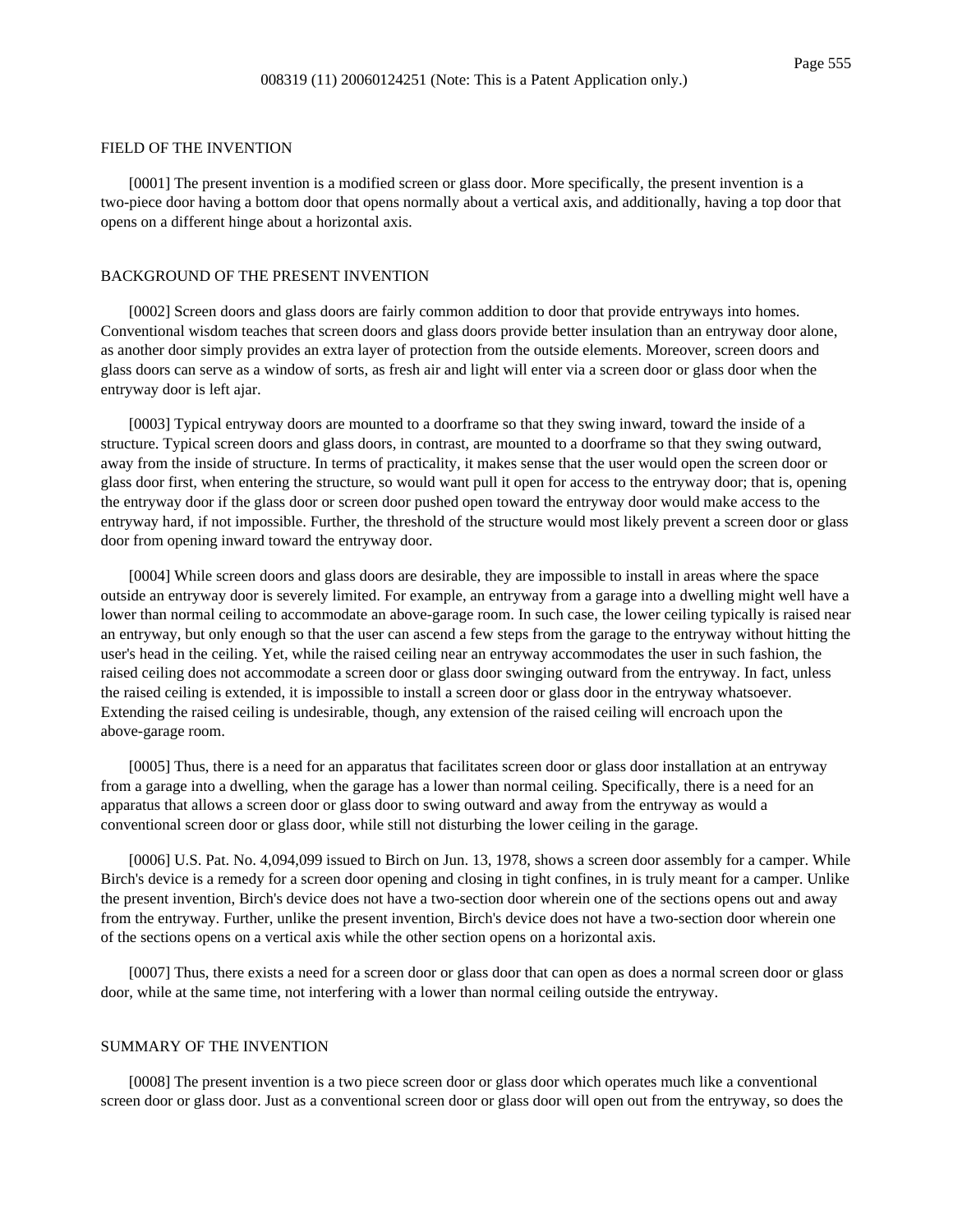present invention.

[0009] A first piece of the present invention opens along a vertical plane--just as would a conventional screen door or glass door. A second piece of the present invention opens along a horizontal plane--very much unlike a conventional screen door or glass door. The first piece of the present invention is opened, and as it continues to open, it lifts the second piece of the present invention up. At its fully extended position, the present invention has its first piece positioned 90 degrees away from the entryway. At its fully extended position, the present invention has its second piece positioned roughly 45 degrees from the entryway. The 45 degree positioning is roughly coincides with the 45 degree slope of stairs conventionally ascending to the entryway.

[0010] The 45 degree positioning is necessary because typical entrances from a garage with a lower than normal ceiling have a stairwell leading up to the entryway. While there is oftentimes enough clearance for the user to ascend the stairwell and enter the entryway, a screen or glass door opening outward from the entryway needs its own clearance. A typical screen or glass door will not be able to fully open because it will contact the lower than normal ceiling.

[0011] Thus, with the present invention, the user is able to swing open the first piece of the present invention just as the user would normally open a screen door or glass door. Completely without any additional effort on the part of the user, the second piece of the present invention lifts up to become roughly parallel with the slope of a conventional entryway stairwell. Thus, the user has enough head clearance to ascend the conventional entryway stairwell, and pass through the entryway. In short, the part of a conventional screen door or glass door that would interfere with the lower than normal ceiling in the garage has been replaced with the second piece of the present invention.

# **DRWDESC:**

#### BRIEF DESCRIPTION OF THE DRAWINGS

[0012] FIG. 1 shows the present invention in a closed position.

[0013] FIG. 2 shows the present invention in a partially open position.

[0014] FIG. 3 shows the present invention in an open position.

### **DETDESC:**

## DETAILED DESCRIPTION OF THE PREFERRED EMBODIMENT(S)

[0015] The present invention, as shown in FIG. 1, is in a closed position fitting flush with a conventional entryway. As will be hereinafter described, the present invention is designed to move from this closed position to a fully open position to allow a user to move to the entryway.

[0016] The first piece (10) of the present invention takes up the space that, approximately, the bottom [frac45] of a conventional screen or glass door would occupy. The first piece (10) can be constructed of any material for its first border (15), and any number of crossbars (20) and handles (30) can be employed. A conventional screen or glass insert (40) fits between first border (15) and crossbars (20).

[0017] The second piece (50) of the present invention takes up the space that, approximately, the top [frac15] of a conventional screen or glass door would occupy. The second piece (50) can be constructed of any material for its second border (55), and any number of crossbars (20) can be employed, or even no crossbars can be employed. A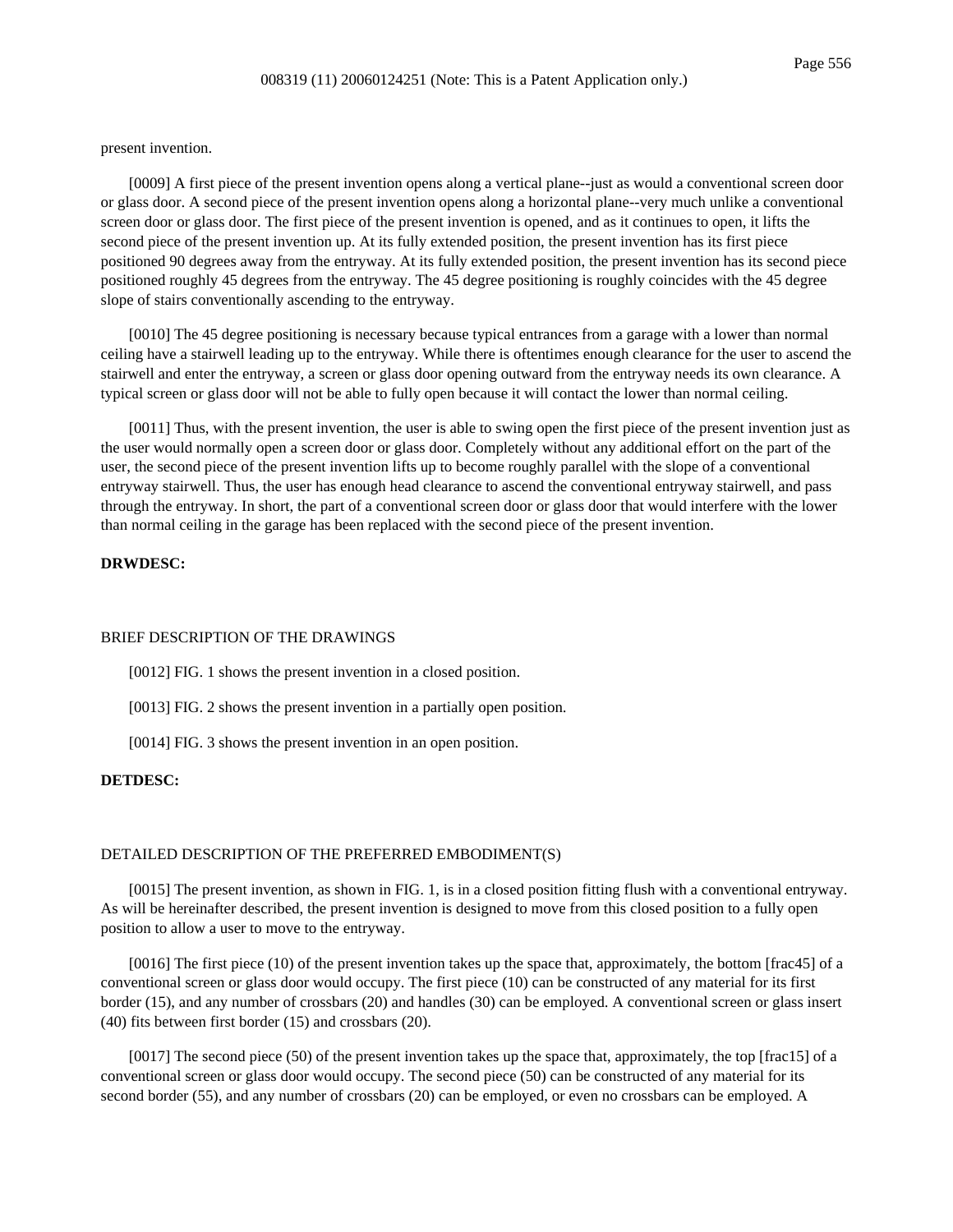conventional screen or glass insert (40) fits within second border (55).

 $[0018]$  It should be noted that the first piece  $(10)$  and the second piece  $(50)$  are not required to be related to one another in any particular proportion, however, for ease of operation, the second piece (50) is generally smaller than the first piece (10) so that the weight of the second piece (50) is pulled as the lesser weight, as will be described later. The preferred dimensions of the present invention are as follows: first piece (10) is 61 inches high and 30 feet wide; second piece (50) is 18 inches high and 30 feet wide.

[0019] A crossbar (60) is fixedly attached to first piece (10) via any conventional method of attachment, preferably along first border (15). Cross bar (60) is fixedly attached at roughly a 45 degree angle from the doorjamb (70) and slopes upward from the doorjamb (70) to overlap second piece (50). Two conventional springs (80) are disposed between a first end (90) of crossbar (60) and the bottom of second piece (50). Held within two conventional springs (80) is safety cable (100). Although a single conventional spring could replace two conventional springs (80), the increased response to tension provided by two conventional springs (80) is more desirable than the tension provided by a single conventional spring. Preferably, two conventional springs (80) is actually two conventional 6 inch springs.

[0020] FIG. 2 shows the present invention partially opened away from the entryway. Of note is that first piece (10) has rotated about doorjamb (70) via conventional hinges, and in so doing, has pulled crossbar (60) away from second piece (50). As crossbar (60) moves away from second piece (50), two conventional springs (80) are pulled upon. Once sufficient tension is reached, two conventional springs (80) will left second piece (50) up, so that second piece (50) rotates slightly about the top of the entryway on conventional hinges.

[0021] FIG. 3 shows the present invention completely opened away from the entryway. Of note is that first piece (10) has rotated nearly 90 degrees about doorjamb (70) via conventional hinges, and in so doing, has pulled crossbar (60) away from second piece (50). As crossbar (60) moves away from second piece (50), the two conventional springs (80) are pulled upon so greatly that sufficient tension is reached so that two conventional springs (80) lift second piece (50) well away from the entryway. In short, second piece (50) rotates well about the top of the entryway so that it rotates approximately 45 degrees from its original vertical position. Of special note is that second piece (50) is approximately parallel with conventional stair rail (110), and that means that as the user walks up the conventional stairs using conventional stair rail (110), the user will have sufficient clearance below second piece (55) to access the entryway. Alternative embodiments of the present invention provide for crossbar (60) to become vertical at its first end, rather than being a mere straight line. Such modifications are desirable to vary the distance by which second piece (50) is elevated in response to first piece (10) rotating about door jamb (70).

### **ENGLISH-CLAIMS:**

Return to Top of Patent

I claim:

1. A modified outer door, comprising: a first piece, encompassing a majority of a door; a second piece; encompassing the rest of the door, adjacent to said first piece; crossbar, in fixed communication with said first piece; and a resilient member, disposed between said crossbar and said second piece; wherein said first piece cause said second piece to rotate about a horizontal axis as said first piece rotates about a vertical axis.

- 2. The outer door of claim 1, wherein said resilient member is at least one spring.
- 3. The outer door of claim 1, wherein said crossbar has a bend.
- 4. The outer door of claim 1, wherein said second piece rotates 45 degrees.
- 5. The outer door of claim 1, wherein said first piece rotates 90 degrees.